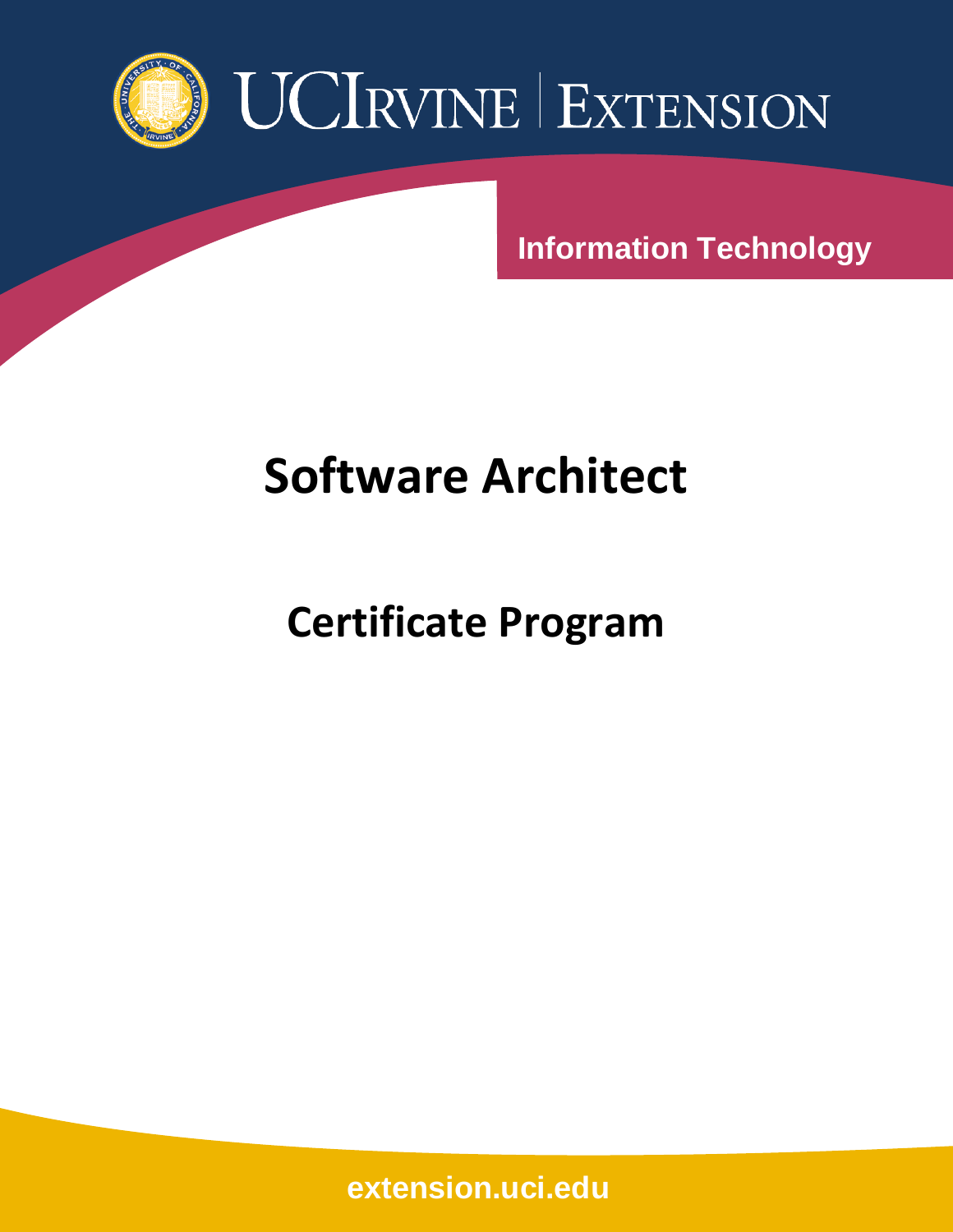## **Software Architect**

## **Certificate Program**

The Software Architect Certificate Program helps software application developers gain the knowledge and skills needed to design the architecture of complete software solutions. While applications developers or programmers tend to be more concerned with the functionality of individual components, software architects need to understand the business purpose and desired outcomes of a software project from a global perspective, and be able to define how the various components (or objects) fit together.

**Certificate Requirements:** A certificate is awarded by UCI Extension to candidates who complete four required courses and two elective courses with a "C" or better.

#### **Certificate Courses**:

#### **Required Courses:**

| <b>I&amp;CSCI X472.05</b> | Developing Software System Models and Performing Tradeoff<br>Analysis (2 units)      |
|---------------------------|--------------------------------------------------------------------------------------|
| 1&CSCI X429.02            | System Performance Modeling (2.5 units)                                              |
| <b>I&amp;CSCI X471.91</b> | Object Oriented Analysis & Design (3 units)                                          |
| <b>Mgmt X481.3</b>        | Documenting and Analyzing User Requirement (2.5 units)                               |
| Mgmt X442.28              | Introduction to Project Management Principles and Practices<br>$(2.5 \text{ units})$ |
| <b>Elective Course:</b>   |                                                                                      |
| <b>I&amp;CSCI X472.06</b> | Software Architect Project (3 units)                                                 |
| Mgmt X451.13              | Effective Communication for Technical Managers (1 unit)                              |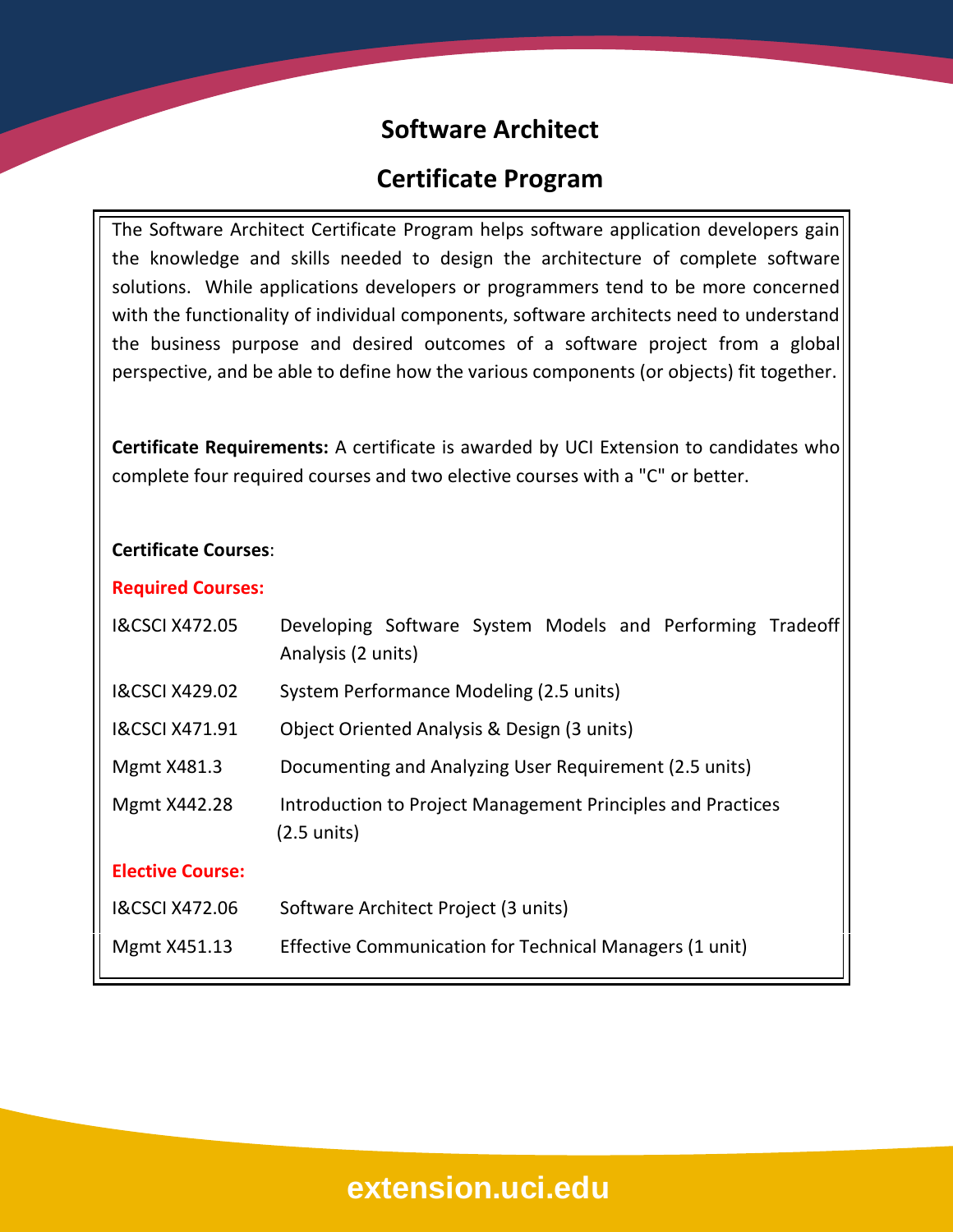### **Required Course Descriptions**

#### **Object Oriented Analysis & Design I&CSCI X471.91 (3.0 Units)**

This course provides an overview of systems analysis with an emphasis on the systems approach in developing computer solutions to meet the business needs of an organization. Topics include the design life cycle, performing requirements analyses, integrating separate parts into a system, and understanding how technology solutions support business activities. The course emphasizes examples and case studies focusing on the design, development, and deployment of business solutions employing computer systems.

#### **Documenting and Analyzing User Requirements MGMT X481.3 (3.0 Units)**

This course focuses on the analysis and documentation of requirements and the role of the business analyst. Topics include: capturing requirements in a business requirements document; project vision and scope; identifying users; types of requirements; elicitation techniques (context diagram, concept of operations etc); structuring end user requirements; and documenting user requirements.

#### **Developing Software System Models and Performing Tradeoff Analyses I&CSCI X472.05 (2.0 Units)**

This course provides an overview of fundamental systems concepts and modeling techniques with a focus on software development. Students learn how to develop models that they can use to evaluate alternative implementations of software solutions with the goal of determining the best design for specified requirements. Students will also become familiar with common architectural modeling and diagramming methods as well as quality factors and attributes associated with architectural design.

#### **System Performance Modeling I&CSCI X429.02 (2.5 Units)**

Learn the fundamental techniques of system modeling and performance evaluation. This course reviews fundamental concepts including queuing theory and Markov chains, and explores the application of these techniques to computer networking and architecture. The course also includes a survey of metrics and computational techniques for the analysis and assessment of system performance.